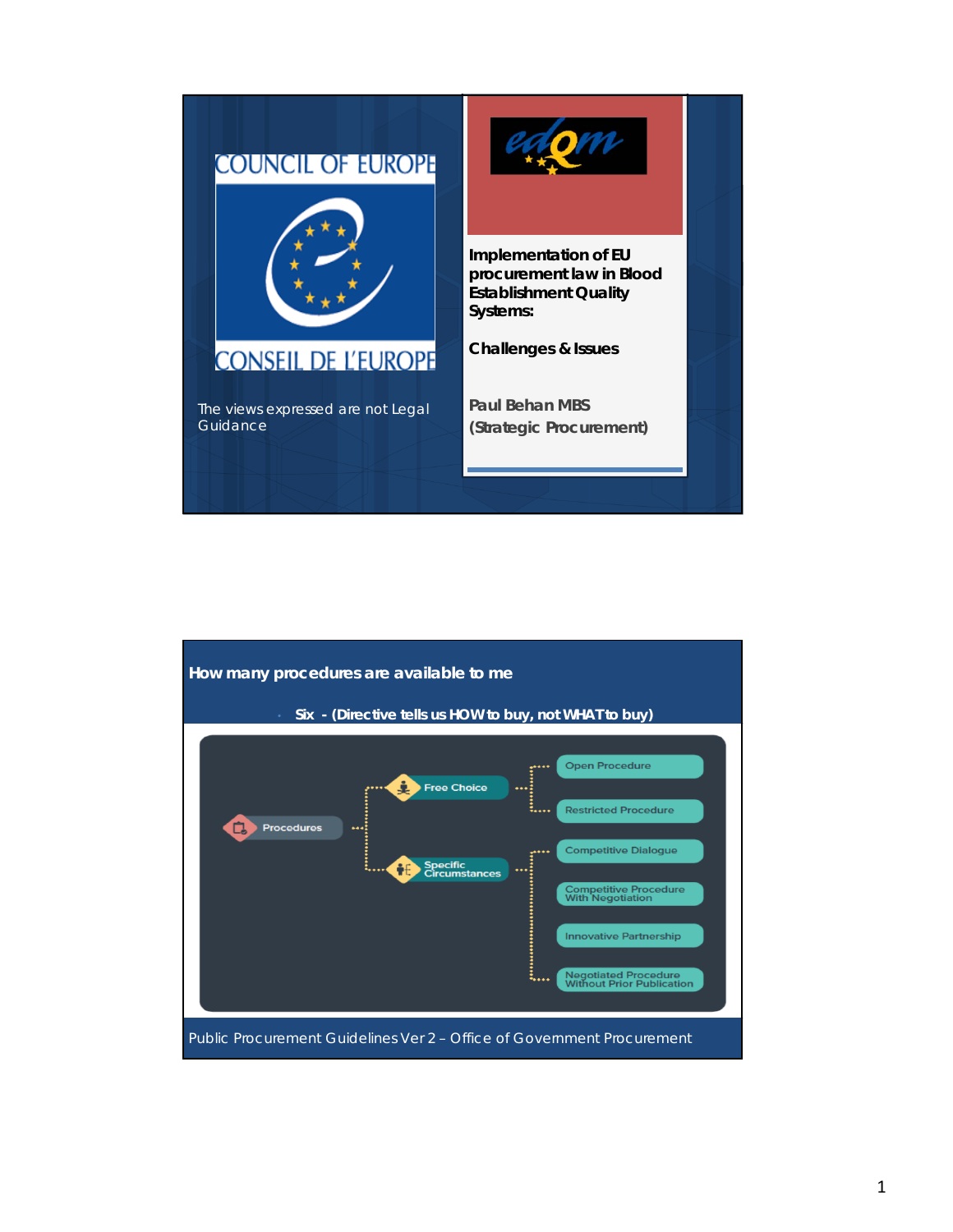

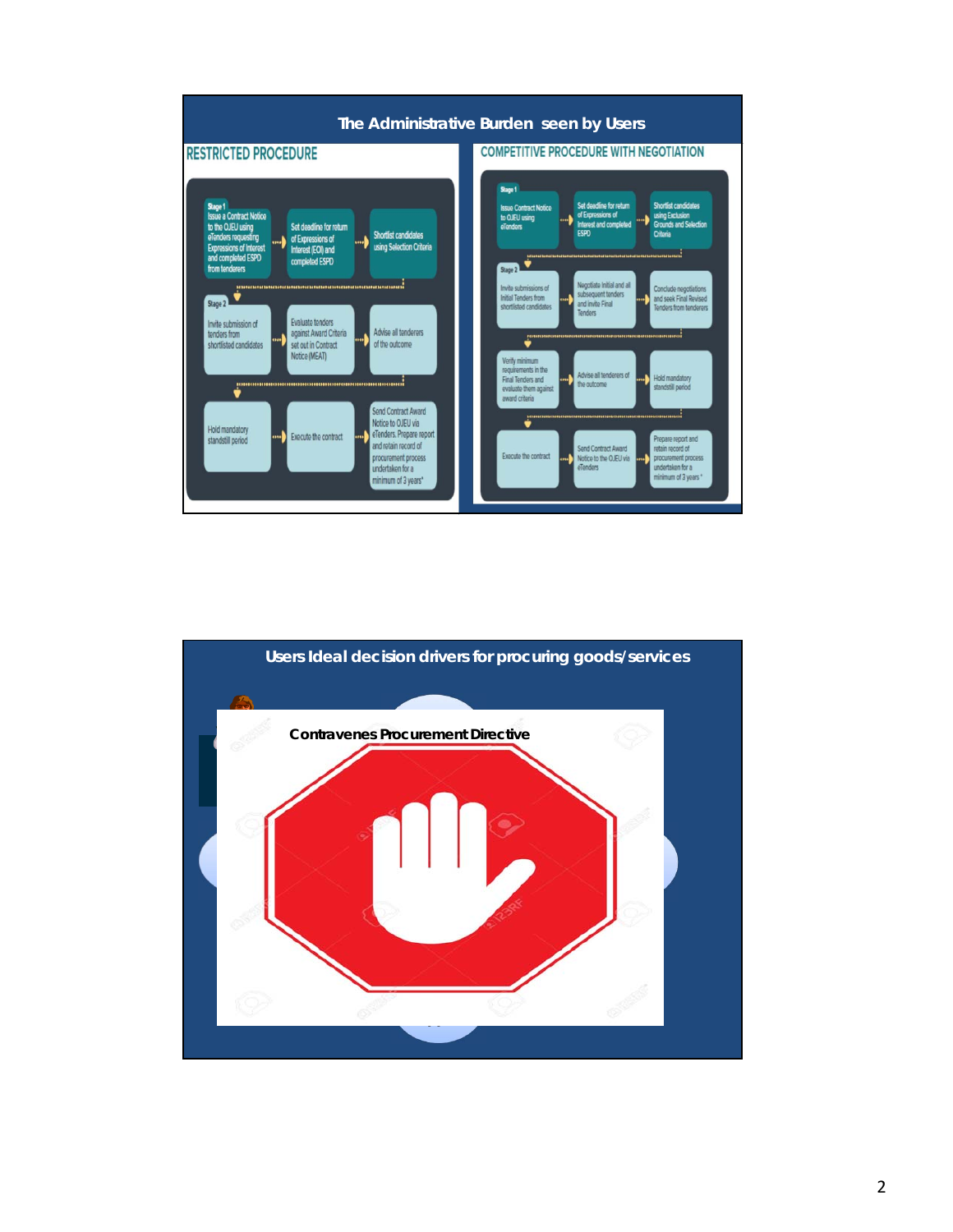

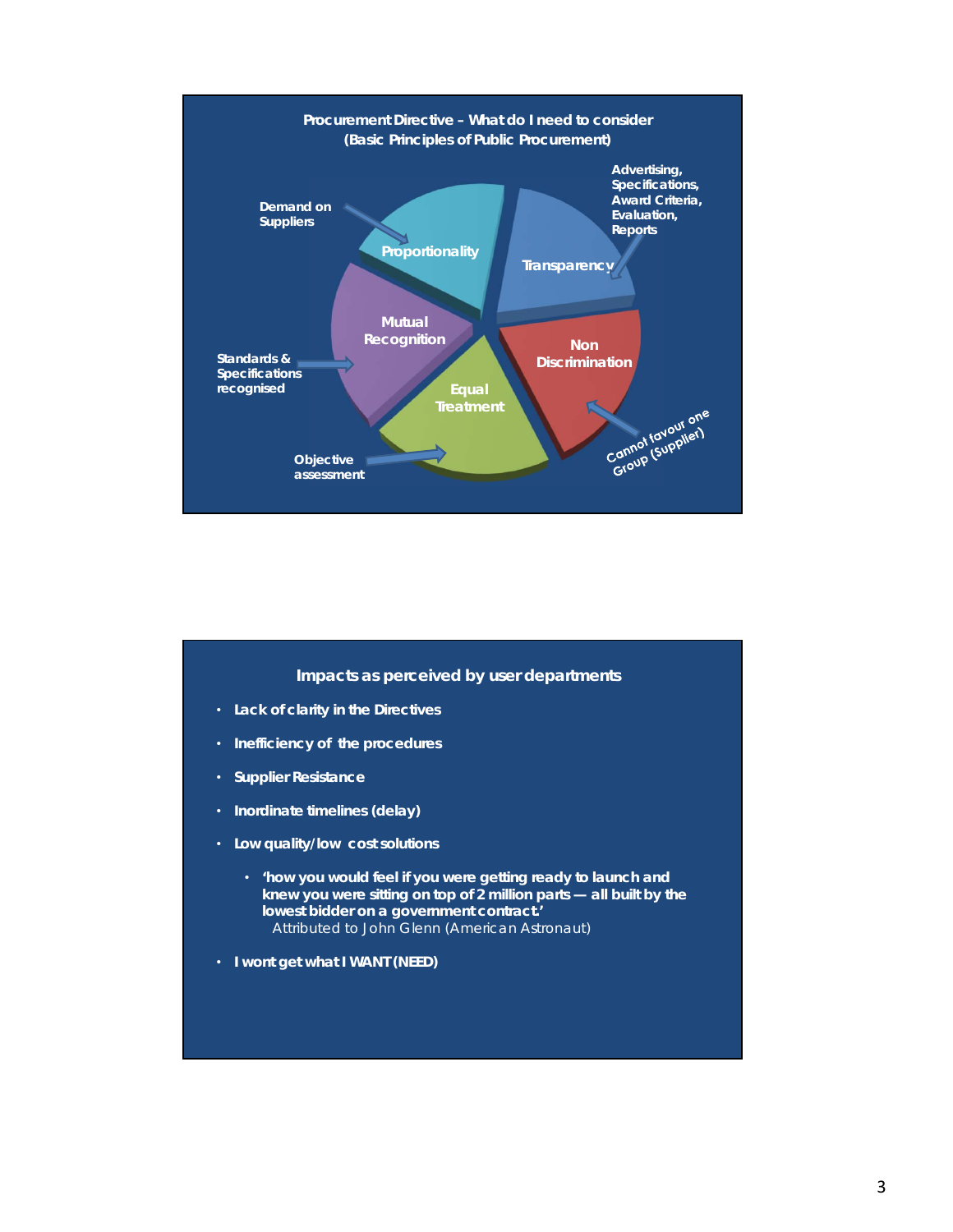

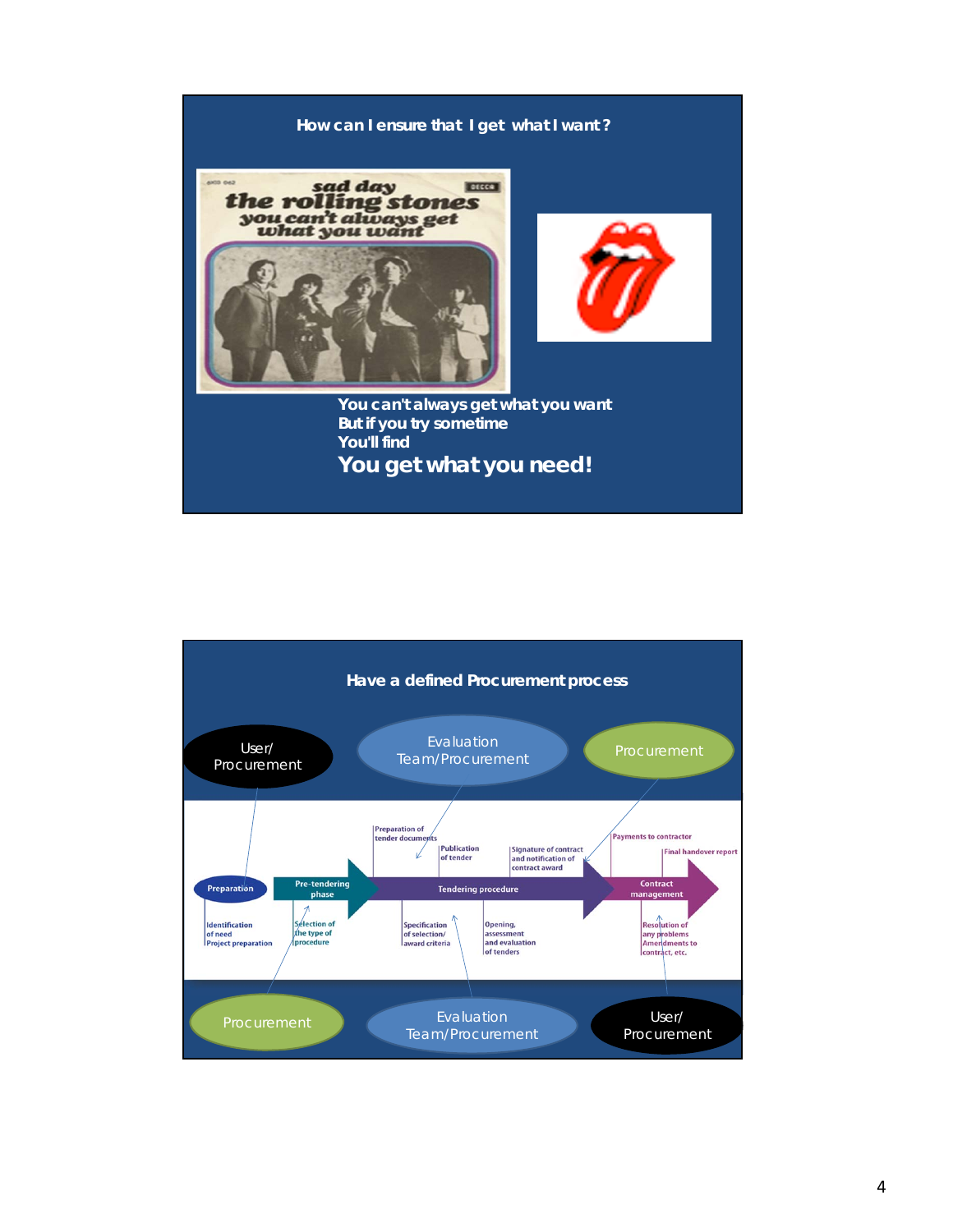## **Recap**:

Clearly defined Procurement Process

- Allows for a holistic process between Clinical, Quality ,Medical , Validation and Procurement
- Know the market
- Collaborate, Collaborate and Collaborate
- Standardisation
- Stronger voice
- Better quality outcomes
- Efficient resource management
- Knowledge sharing